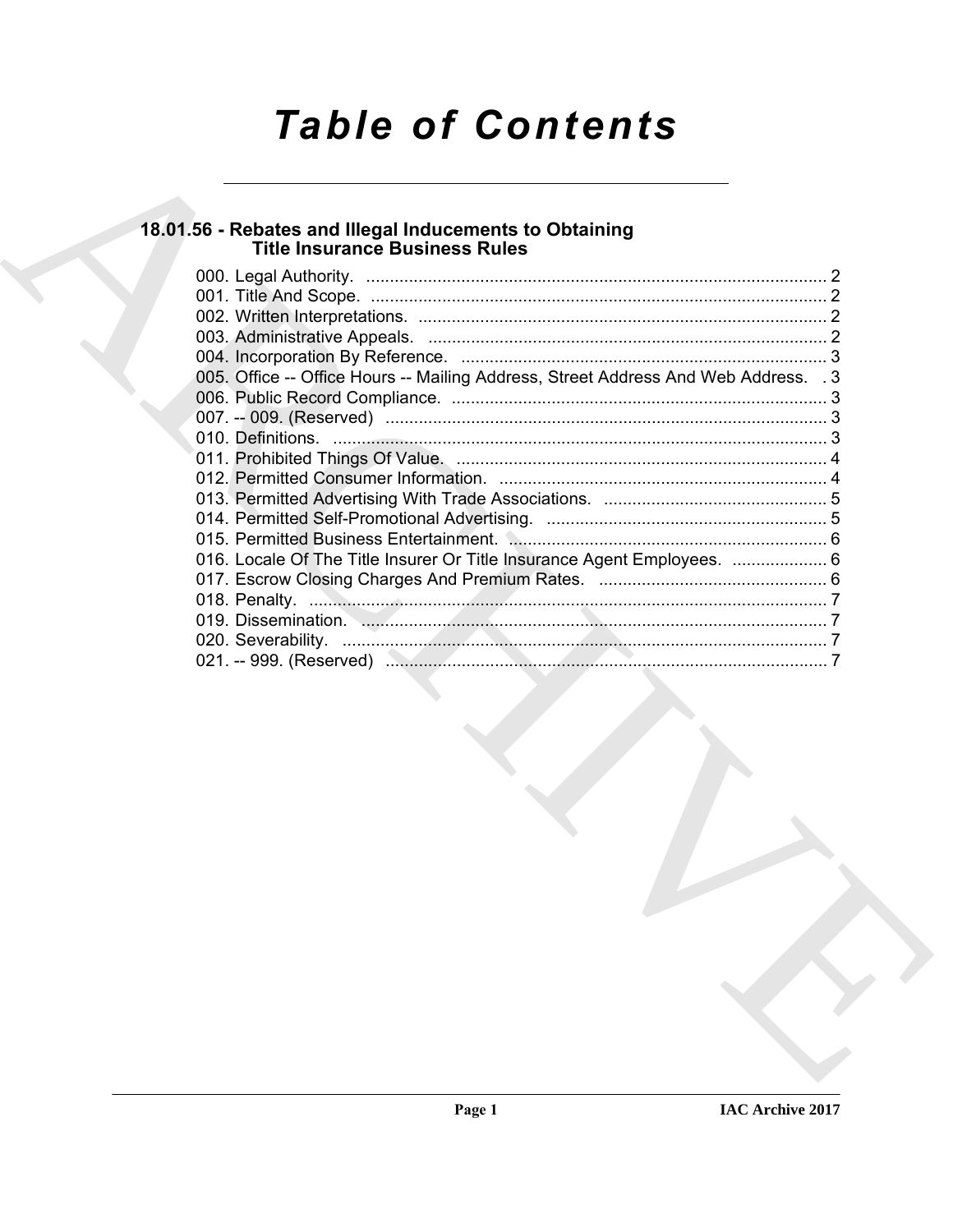#### **IDAPA 18 TITLE 01 CHAPTER 56**

#### **18.01.56 - REBATES AND ILLEGAL INDUCEMENTS TO OBTAINING TITLE INSURANCE BUSINESS RULES**

#### <span id="page-1-1"></span><span id="page-1-0"></span>**000. LEGAL AUTHORITY.**

This rule is promulgated pursuant to the general rule making authority in Idaho Code, Section 41-211, to aid in the effectuation of Idaho Code, Section 41-2708(3), and Idaho Code, Section 41-1314.

#### <span id="page-1-2"></span>**001. TITLE AND SCOPE.**

**01.** Title. The title of this chapter is IDAPA 18.01.56, "Rebates and Illegal Inducements to Obtaining urance Business Rules." (3-30-07) Title Insurance Business Rules.'

**Application of Rule**. The provisions of this rule shall apply to all title insurers and title insurance agents. This rule does not limit the Director's authority to determine that other title insurance trade practices constitute violations of Idaho Code Sections 41-2708(3) and 41-1314. constitute violations of Idaho Code Sections  $41-2708(3)$  and  $41-1314$ .

**CHAPTER 56**<br> **CHAPTER SECTION INTERFERIENCES SURFACES SURFACES SURFACES SURFACES SURFACES SURFACES SURFACES SURFACES SURFACES SURFACES SURFACES SURFACES SURFACES SURFACES SURFACES SURFACES SURFACES SURFACES SURFACES SURF 03. Purpose**. The purpose of this rule is to define certain fair trade practice standards for title insurance, the violation of which will constitute rebates and/or illegal inducements prohibited by Idaho Code, Sections 41-2708(3) and 41-1314. The Department of Insurance regulates the title insurance industry. It does not regulate producers of title business. Rule 18.01.56, "Rebates and Illegal Inducements to Obtaining Title Insurance Business," will interpret the anti-rebate and anti-illegal inducement statutes as applicable to the title insurance industry. This rule has been thoroughly researched and is based in part on the rules of Idaho's neighbor states. In addition, written and oral comments and recommendations about the rule as well as testimony provided at five hearings conducted across the state have been carefully reviewed and have contributed to the provisions of IDAPA 18.01.56, "Rebates and Illegal Inducements to Obtaining Title Insurance Business." This rule is intended to interpret broad anti-rebate and anti-illegal inducement statutes. The rule was drafted after representatives of the title industry and producers of title business industries advised the Department that there was an accumulation of past and present abuses that had previously gone unreported. These entities asked the Department to step in and help rectify the situation and suggested in part that the establishment of guidelines as to what is an inducement and what is an illegal inducement would help stop past and present abuses and curtail future abuses. The guidelines can be referred to in the title entity's day to day business in interpreting what is an inducement and what is an illegal inducement. This guideline will also help the Department in its efforts to enforce the anti-rebate and anti-illegal inducement statutes. At no time has the Department of Insurance or its representatives stated that the standard practice of the title industry is to give collateral benefits and that the standard practice of the industries of producers of title business are to receive collateral benefits. The Department of Insurance recognizes as an undisputed fact that a producer of title business in most instances is involved with the consumer in assisting the consumer in the selection of a title company for title insurance services. The Department of Insurance also recognizes that abuses in the intricacies of this selection have occurred and do occur, and the occurrence of abuses is specifically acknowledged by the title industry and the Idaho Land Title Association. The Department of Insurance has taken and will continue to take action to reported violations. The Department's goal is to assure that the selection of a title company is made on the basis of the title company's ability to provide economy, promptness, accuracy and efficiency in its service. The elimination of "collateral benefits" with the interpretive guidance of IDAPA 18.01.56, "Rebates and Illegal Inducements to Obtaining Title Insurance Business," will help in accomplishing this goal -- a goal that establishes a uniform set of rules for all title entities and which ultimately benefits the consumer. (3-30-07) rules for all title entities and which ultimately benefits the consumer.

#### <span id="page-1-3"></span>**002. WRITTEN INTERPRETATIONS.**

In accordance with Section  $67-5201(19)(b)(1v)$ , Idaho Code, this agency may have written statements which pertain to the interpretation of the rules of the chapter, or to the documentation of compliance with the rules of this chapter. These documents will be available for public inspection and copying in accordance with the public records act.

(3-30-07)

#### <span id="page-1-4"></span>**003. ADMINISTRATIVE APPEALS.**

All administrative appeals shall be governed by Chapter 2, Title 41, Idaho Code, and the Idaho Administrative Procedure Act, Title 67, Chapter 52, Idaho Code and IDAPA 04.11.01, "Idaho Rules of Administrative Procedure of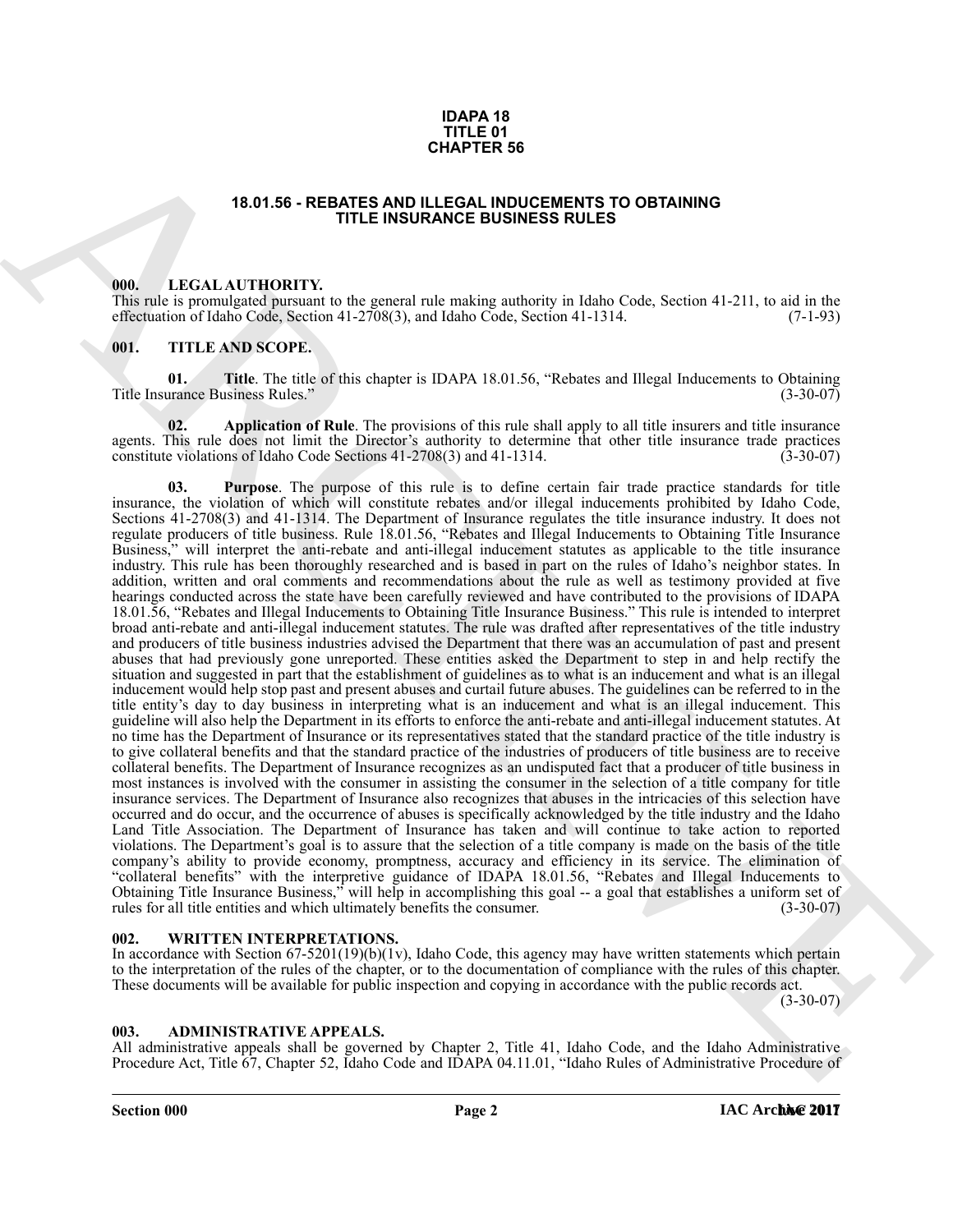the Attorney General." (3-30-07)

#### <span id="page-2-0"></span>**004. INCORPORATION BY REFERENCE.**

No documents have been incorporated by reference into these rules. (3-30-07)

### <span id="page-2-1"></span>**005. OFFICE -- OFFICE HOURS -- MAILING ADDRESS, STREET ADDRESS AND WEB ADDRESS.**

**01. Office Hours**. The Department of Insurance is open from 8 a.m. to 5 p.m. except Saturday, Sunday (1-30-07) and legal holidays.

**02. Mailing Address**. The department's mailing address is: Idaho Department of Insurance, P.O. Box 83720, Boise, ID 83720-0043.

**03.** Street Address. The principal place of business is 700 West State Street, 3rd Floor, Boise, ID<br>(3-30-07) 83720-0043. (3-30-07)

**04. Web Site Address**. The department's website is http://www.doi.idaho.gov. (3-30-07)

#### <span id="page-2-2"></span>**006. PUBLIC RECORD COMPLIANCE.**

Any records associated with these rules are subject to the provisions of the Idaho Public Records Act, Title 74, Chapter 1, Idaho Code. (3-30-07) Chapter 1, Idaho Code.

#### <span id="page-2-3"></span>**007. -- 009. (RESERVED)**

#### <span id="page-2-5"></span><span id="page-2-4"></span>**010. DEFINITIONS.**

<span id="page-2-6"></span>**01. Business of Title Insurance**. "Business of title insurance" has the meaning set forth in Idaho Code, Section 41-2704 and includes in addition thereto, the performance in this state by a title entity of any service in conjunction with the issuance of any contract or policy of title insurance. (7-1-93) conjunction with the issuance of any contract or policy of title insurance.

<span id="page-2-7"></span>**02. Person**. "Person" includes any natural person and any firm, association, organization, partnership, trust, corporation or other legal entity. (7-1-93) business trust, corporation or other legal entity.

**03. Producer of Title Business**. "Producer of title business" includes any person engaged in this state de, business, occupation or profession of:  $(7-1-93)$ in the trade, business, occupation or profession of:

<span id="page-2-8"></span>**a.** Buying or selling interest in real property; or (7-1-93)

<span id="page-2-9"></span>**b.** Making loans secured by interest in real property; and (7-1-93)

**c.** Shall include but not be limited to real estate agents, real estate brokers, mortgage brokers, lending or financial institutions, builders, attorneys, developers, subdividers, auctioneers engaged in the sale of real property, consumers, and the employees, agents, representatives, or solicitors of any of the foregoing. (7-1-93)

<span id="page-2-10"></span>**04. Self Promotional**. "Self promotional" refers to either a promotional function which is conducted by a single entity or a promotional item intended for distribution by a single entity. All benefits from the promotional function or item must accrue to the entity promoting itself. (7-1-93) function or item must accrue to the entity promoting itself.

**Expansion of Insurance Constraints of the United States (2018)**<br>
ARCHIVES (2018)<br>
ARCHIVES (2018)<br>
ARCHIVES (2018)<br>
ARCHIVES (2018)<br>
ARCHIVES (2018)<br>
ARCHIVES (2018)<br>
ARCHIVES (2018)<br>
ARCHIVES (2018)<br>
ARCHIVES (2018)<br>
AR **05. Things of Value**. "Things of value" means anything that has a monetary value and includes, but is not limited to, tangible objects, services, use of facilities, monetary advances, extension of lines of credit, creation of compensating balances, uncollected cancellation fees for issuance of title commitments, and all other forms of consideration. (7-1-93)

**06. Trade Association**. "Trade association" means an association of persons, a majority of whom are s of title business, or persons whose primary activity involves real property. (7-1-93) producers of title business, or persons whose primary activity involves real property.

<span id="page-2-12"></span><span id="page-2-11"></span>**07.** Title Entity. "Title entity" includes both title insurance agents and title insurers and their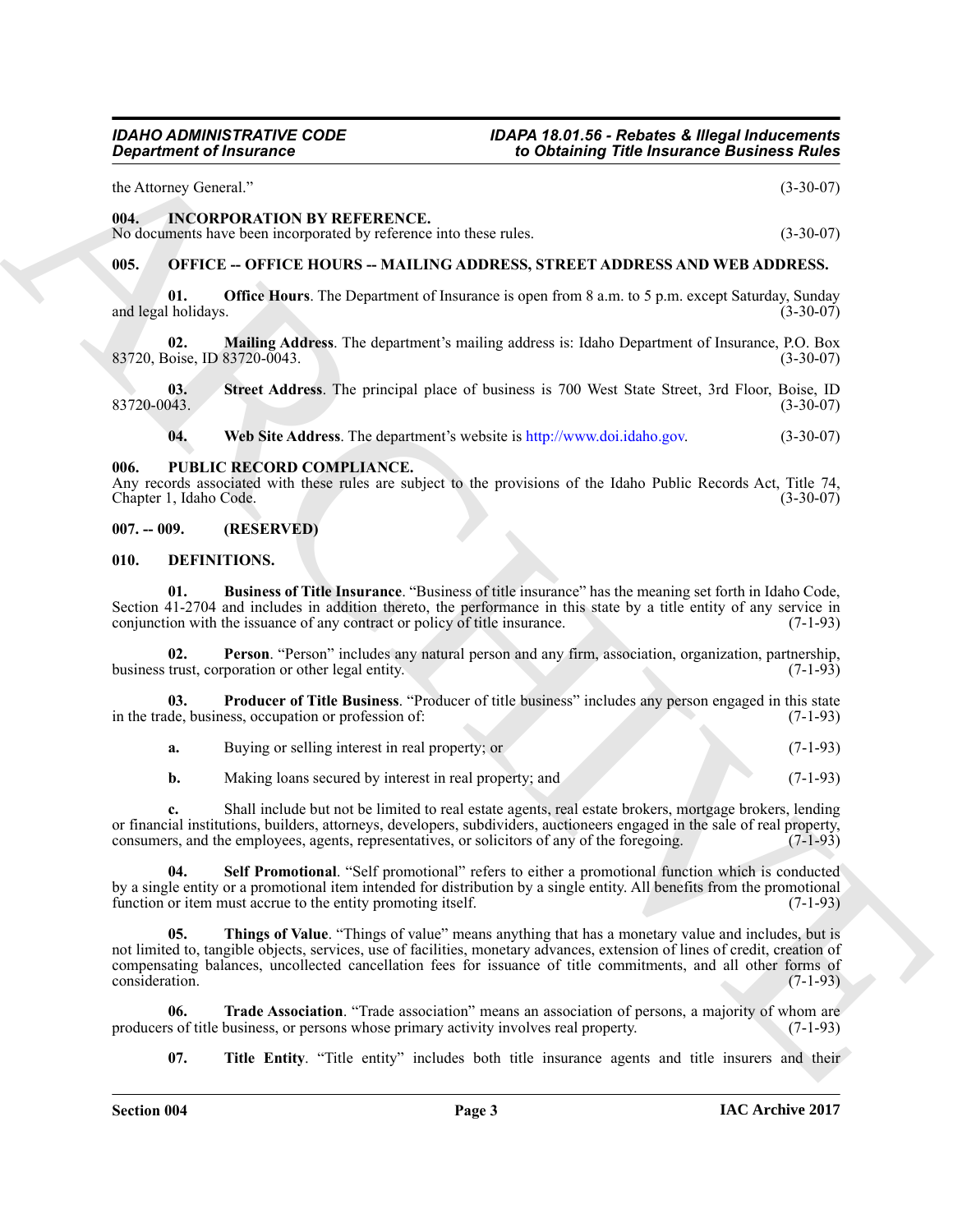employees, agents, or representatives. (7-1-93)

#### <span id="page-3-6"></span><span id="page-3-0"></span>**011. PROHIBITED THINGS OF VALUE.**

A title entity shall not provide things of value to a producer of title business, consumer or member of the general public except as permitted in Sections 012, 013, 014, and 015 of this chapter. If a providing of things of value does not clearly fit into the above four rules, then it is a prohibited act. Exhibit 1, attached hereto, is a partial, but not all inclusive, list of acts and practices which are considered illegal inducements prohibited by Title 41, Idaho Code (the Idaho Insurance Code). (3-30-07)

#### <span id="page-3-2"></span><span id="page-3-1"></span>**012. PERMITTED CONSUMER INFORMATION.**

<span id="page-3-4"></span>**01. Information That May Be Provided**. To facilitate the listing and sale of Idaho property, certain consumer information may be provided without charge to licensed real estate agents and brokers or to a person who owns the property for which the request is made, but is limited to the following information:  $(3-15-02)$ owns the property for which the request is made, but is limited to the following information:

<span id="page-3-5"></span>**02. Listing Package**. A single copy of a "listing package," "property profile," or similarly named packet of information.

**a.** A "listing package" shall consist of information relating to the ownership and status of title to real and may include a single copy of only the following seven (7) items: (3-29-17) property, and may include a single copy of only the following seven  $(7)$  items:

- i. The last deed appearing of record; (7-1-93)
- ii. Deeds of trust or mortgages which appear to be in full force and effect; (7-1-93)
- iii. A plat map reproduction and/or a locater map; (3-15-02)
- iv. A copy of applicable restrictive covenants; (3-15-02)
- v. Tax information; (3-29-17)
- vi. Property characteristics such as number of rooms, square footage and year built; and (3-29-17)
- vii. Photographs, including aerial, of the property. (3-29-17)

**Constraints of Francesco Constraints and the transfer of the transfer of the Constraints and the Constraints and the Constraints and the Constraints of the Constraints of the Constraints of the Constraints of the Constra b.** A "listing package" may include no more than the seven (7) above described items of information and shall not include market value information, demographics, or additions, addenda, or attachments which may be construed as conclusions reached by the title entity regarding matters of marketable ownership or encumbrances. Photographs may be provided, but only if the title entity does not pay a separate fee or provide any other consideration to a person for that product or service. The title entity may provide any photographs that are acquired through normal subscriptions or licensing fees associated with obtaining access to county records for tax information, property characteristics, or plat maps, as long as there is no additional charge to the title entity for the production, reproduction or delivery of the photographs. A generic cover letter with the printed standard letterhead of the title entity may be attached to the "listing package." The cover letter may include a brief statement identifying by name only, which of the seven (7) permitted items of information are attached thereto. The cover letter may also contain a disclaimer as to conclusions of marketable ownership or encumbrances. The content of the cover letter or "listing package" is strictly limited to the foregoing and shall specifically not include any advertising or marketing for the benefit of the recipient. (3-29-17) benefit of the recipient.

**c.** Market value information, demographics, additions, addenda, photographs (other than as described in Paragraph 012.02.b) or other attachments, which attachments may be construed as conclusions reached by the title entity regarding matters of marketable ownership or encumbrances, may be provided, but only upon receipt of a charge commensurate with the actual cost of the work performed and the material furnished (See Exhibit 1,  $\#$ 11).

(3-29-17)

<span id="page-3-3"></span>**03. Additional Information That May Be Provided**. A title entity may provide to licensed attorneys sed appraisers only the following documents without charge: (4-4-13) and licensed appraisers only the following documents without charge;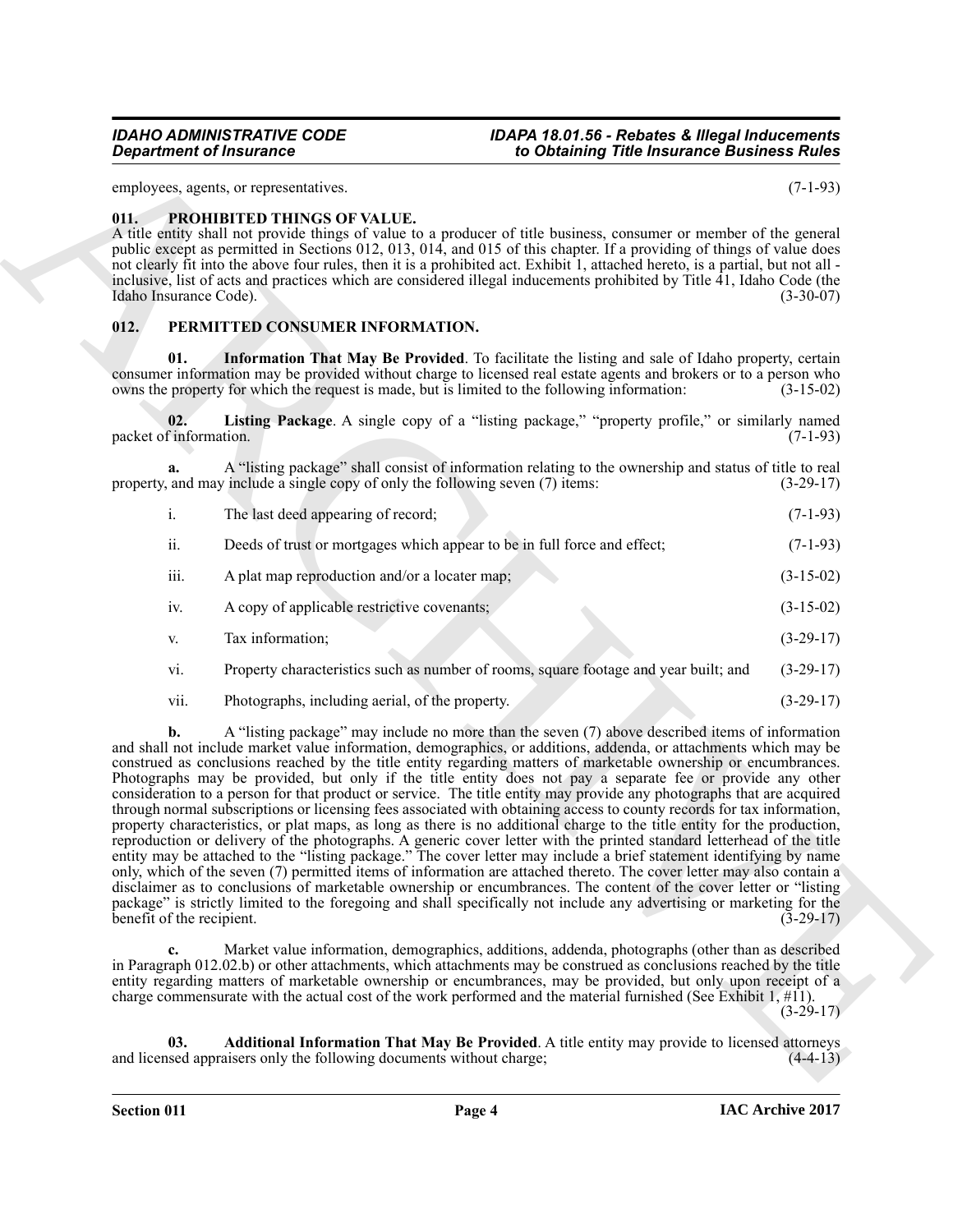| a. | A plat map reproduction;                           | $(4-4-13)$  |
|----|----------------------------------------------------|-------------|
| b. | A copy of applicable restrictive covenants;        | $(4-4-13)$  |
|    | The last deed appearing of record; and             | $(3-29-17)$ |
|    | A cover letter as described in Paragraph 012.02.b. | $(4-4-13)$  |

### <span id="page-4-2"></span><span id="page-4-0"></span>**013. PERMITTED ADVERTISING WITH TRADE ASSOCIATIONS.**

<span id="page-4-4"></span><span id="page-4-3"></span>**01. Advertisements**. No advertisement may be placed in a publication that is published or distributed by, or on behalf of, a producer of title business. Advertising in a trade association publication is only permitted if the publication is an official publication, published or distributed by, or on behalf of the trade association with at least regular annual publications. The publications must be nonexclusive (any title entity must have an equal opportunity to advertise in the publication and at a standard rate). The title entity's ad must be purely self-promotional.  $(3-29-17)$ 

**Expariment of Insurance Complexions.** To Osimining Title Insurance Business Rives (4-1-1)<br>
A Archive of separations.<br>
A Archive of separations of the complexion of the complexion of the complexion of the complexion of th **02. Donations**. A title entity is permitted to donate time to serve on a trade association committee and may also serve as an officer or director for the trade association. A title entity may also donate, contribute or otherwise sponsor a trade association event if the event is a recognized association event that generally benefits all members and affiliated members in an equal manner. The donation cannot benefit selected producer of title business members of the association unless through random process. Solicitation for the donation must be made of all members and affiliated members in an equal manner. Donations are per agent license or insurer and are limited to a cumulative donation value of two thousand dollars (\$2,000) or equivalent things of value collectively to all trade associations per year. In addition, a title entity is allowed to participate in or attend trade association events as long as the title entity pays a fee commensurate with fees paid by other participants in the events. These events include, but are not limited to, conventions, award banquets, symposiums, breakfasts, lunches, dinners, open houses, sporting activities and all other similar activities. (3-30-07) activities and all other similar activities.

### <span id="page-4-5"></span><span id="page-4-1"></span>**014. PERMITTED SELF-PROMOTIONAL ADVERTISING.**

<span id="page-4-7"></span>**01. Self-Promotional Items**. A title entity may distribute self-promotional items having an acquisition value of less than twenty five dollars (\$25) to producers of title business, consumers, and members of the general public. These self-promotional items are limited to novelty gifts, advertising novelties, and generic business forms and specifically do not include food, beverages, or gift certificates, gift cards or other items that have a specific monetary value on their face or that may be exchanged for any other item having a specific monetary value. Selfpromotional items shall not contain the name, logo or any reference to a producer of title business, trade association or donee. A title entity shall not distribute to any one recipient self-promotional items with more than two hundred dollars (\$200) of cumulative value per year. A title entity shall also not give novelty gifts, advertising novelties or generic business forms to producers of title business, consumers, members of the general public, or trade associations for redistribution by these entities. for redistribution by these entities.

<span id="page-4-6"></span>**02.** Self-Promotional Functions. Self-promotional functions are limited to the following two (2) types of functions: (3-30-07) of functions:  $(3-30-07)$ 

**a.** Educational programs - a title entity is permitted to conduct educational programs. The education programs must only address title insurance and escrow and other topics related thereto. A title entity is permitted to expend no more than twenty dollars (\$20) per person at an educational program. For purposes of determining the maximum permitted expenditure, all costs associated with the delivery of the educational program shall be considered, including but not limited to, costs paid by the entity for travel, refreshments, instructor or speaking fees and facility rental. A title entity may participate in or make presentations at educational programs which are conducted or presented by other entities. The title entity is not permitted to expend any money to sponsor or cosponsor these programs, unless the educational program is a trade association event in which case Subsection 013.02 of this chapter will apply. (3-29-17)  $013.02$  of this chapter will apply.

**b.** Open houses - a title entity is permitted to have two (2) open houses per year. An open house shall be a self-promotional function at the title entity's owned or occupied facility (i.e. a Christmas party or any party, an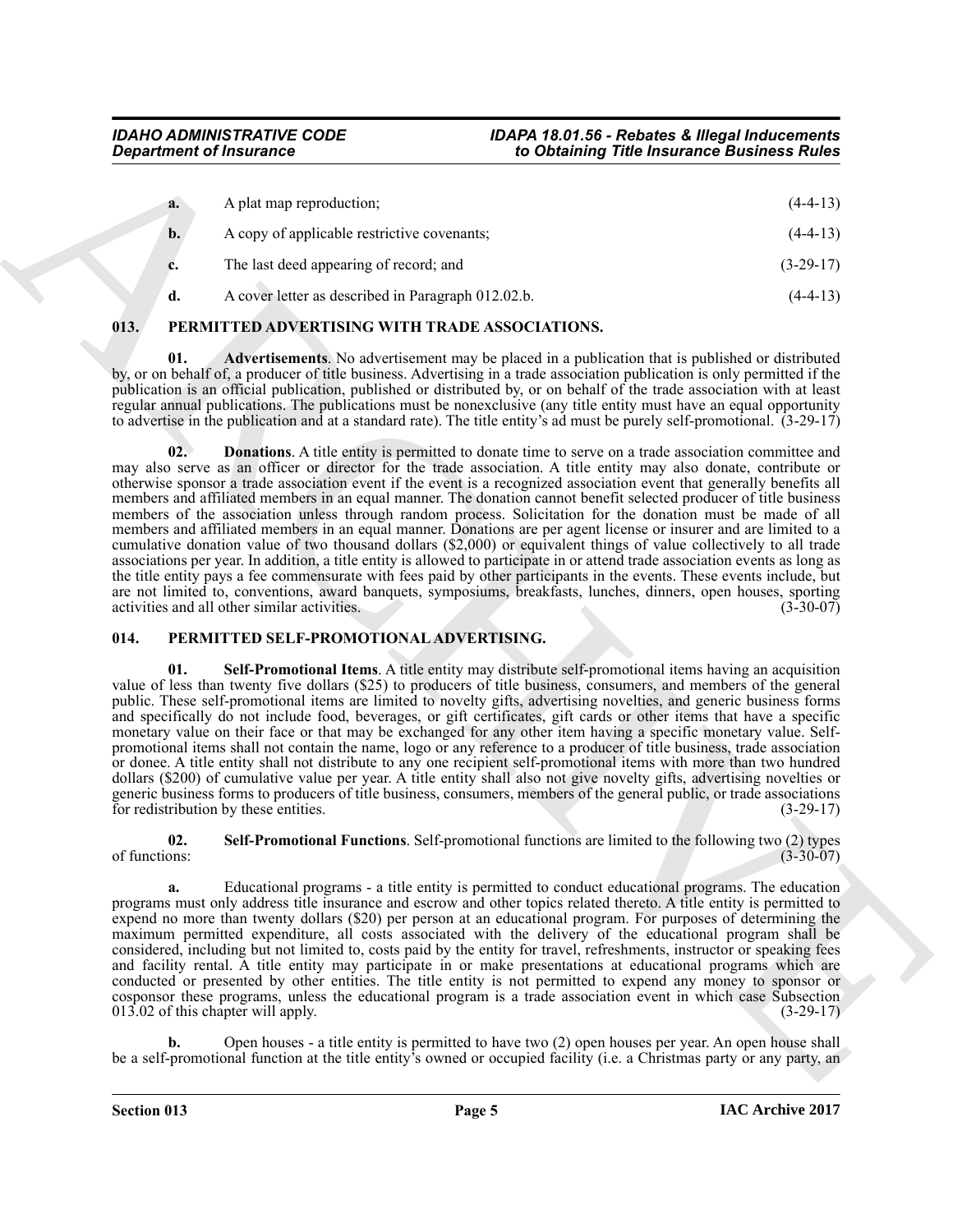open house for remodeling of its facility, an open house for a new building to become the title entity's facility). It shall be nonexclusive (an open invitation to all producers of title business is required). A title entity must not expend more than fifteen dollars (\$15) per guest per open house. A title entity cannot combine permitted expenditures for two (2) open houses to be used for one (1) open house. A title entity also cannot accumulate left over or unused expenditures from one (1) open house and use those expenditures for a second open house. (3-30-07)

### <span id="page-5-12"></span><span id="page-5-0"></span>**015. PERMITTED BUSINESS ENTERTAINMENT.**

<span id="page-5-13"></span>A title entity may entertain a producer of title business with meals and/or entertainment functions provided the expenditure per person entertained does not exceed one hundred dollars (\$100) per individual per day according to the following guidelines:  $(3-30-07)$ 

**Strain of Financesco Construction** 2012 **For Construction** 2012 **For Construction** 2012 **For Construction** 2012 **For Construction** 2013 **For Construction** 2013 **For Construction** 2013 **For Construction** 2013 **For Constr 01.** Meals and Events. A title entity shall not expend more than one hundred dollars (\$100) per person per day for all meals and/or events. Meals and events shall include, but not be limited to, breakfast, brunch, lunch, dinner, cocktails, sporting events, sporting activities, trips and music and art events. These meals or events may occur on or off the title entity's premises. In addition, a title entity may entertain no more than four (4) persons who are employed by or agents of any single producer of title business in a single day. Spouses and/or guests of the producers of title business or employees or agents thereof shall be included in the count for purposes of determining the four (4) person maximum. In addition, a person may not be entertained by a title entity more than three (3) days during any ten (10) day period of time. For purposes of determining the maximum permitted expenditure, all costs associated with any meals or events shall be considered. This shall include, but not be limited to, costs paid by the title entity for travel, transportation, hotel, equipment or facility rental, meals, cocktails, refreshments, registration or entry fees and event tickets. Entertainment permitted under this rule may not be conditional upon or compensation for forwarding or directing title business to the title entity. (3-30-07) directing title business to the title entity.

### <span id="page-5-4"></span><span id="page-5-1"></span>**016. LOCALE OF THE TITLE INSURER OR TITLE INSURANCE AGENT EMPLOYEES.**

A title entity shall not have any of its employees working in a work space location owned or leased by a producer of title business unless: (7-1-93) title business unless:

<span id="page-5-10"></span><span id="page-5-7"></span><span id="page-5-5"></span>**01.** Bona Fide Agreement. The space is secured by a bona fide written lease or rental agreement.

(7-1-93)

**02.** Separate and Secured Space. The space is separate from and can be secured against access by upants of the premises. (7-1-93) other occupants of the premises.

**03.** Fair Market Rental. The rental paid for the workspace is consistent with prevailing rental s for similar space in the market area of the location of the work space. (7-1-93) payments for similar space in the market area of the location of the work space.

<span id="page-5-9"></span>**04. Rental by Trade or Barter Prohibited**. The rental is not dependent on volume of business and is *i* in cash (rental cannot be paid by trade or barter). (7-1-93) paid only in cash (rental cannot be paid by trade or barter).

**05. Premises Open to All Business**. The space is open to the conduct of business with any producer of ness or consumer. (7-1-93) title business or consumer.

<span id="page-5-11"></span><span id="page-5-8"></span><span id="page-5-6"></span>**06.** Sharing of Employees. There is no sharing of employees. (7-1-93)

**07. Common Usage of Spare or Equipment**. There is no common usage of space or equipment between the title entity and the producer of title business without a proportionate share of cost, rent, or expense paid by each party.  $(7-1-93)$ 

### <span id="page-5-3"></span><span id="page-5-2"></span>**017. ESCROW CLOSING CHARGES AND PREMIUM RATES.**

A title entity shall not charge less than the rate as filed with the Department of Insurance for a specified title or escrow service or for a policy of title insurance. A specified title service is any service defined in the title entity's filed schedule of rates and charges or the schedule in use by the title entity. A title entity shall also not waive or offer to waive all or any part of the title entity's established fee or charge for services which are not the subject of rates filed with the Department of Insurance. A filed charge or rate shall not be less than the title entity's cost for providing that service. Rates shall not reflect credits of any kind applicable with regard to different classifications of customers or to types of closings. Escrow rates shall be refiled on or before December 15, 1988 establishing a title entity's basic rate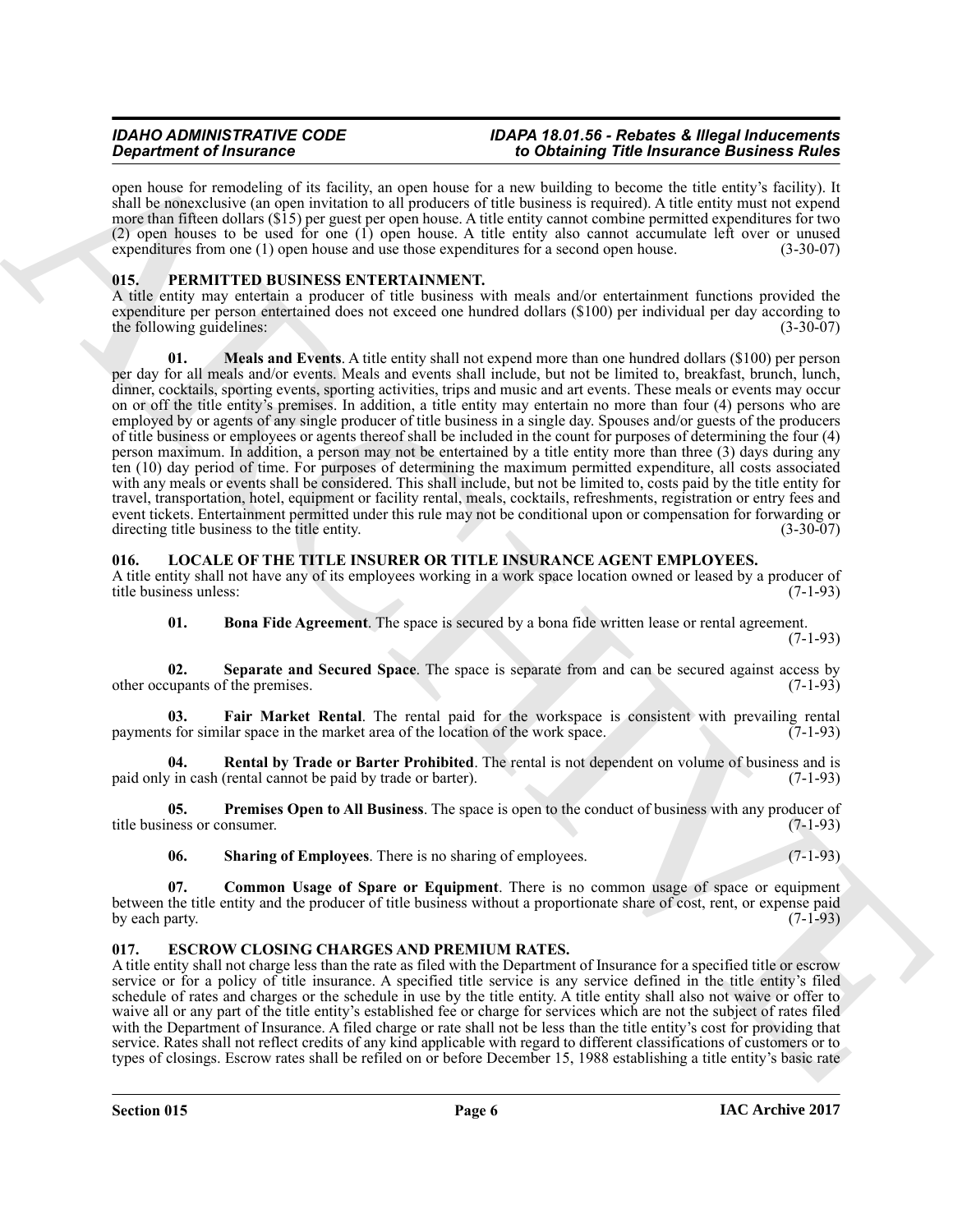including a minimum and negotiable rate. However, a title entity shall utilize its basic rate, minimum rate, and negotiable rate with respect to different classifications of customers or to types of closings effective December 1, 1988. Escrow rates shall be filed thereafter on a yearly basis due March 15 reflecting experience based on the calendar year. The first yearly filing will be due March 15, 1990 reflecting experience from January 1, 1989 to December 31, 1989. In addition, rates shall be filed as often as necessary if escrow costs exceed escrow revenues. Rates may also be filed in addition to the yearly filing for filings to increase revenues. Rate filings in these instances shall be filed at least thirty (30) days prior to implementation. All rate filings shall be based on twelve months' experience. (3-29-17)

### <span id="page-6-4"></span><span id="page-6-0"></span>**018. PENALTY.**

This Section shall emphasize and restate the general penalties authorized pursuant to Title 41, Idaho Code, (the Idaho Insurance Code) for violations of the anti-rebate and anti-illegal inducement laws. (7-1-93) Insurance Code) for violations of the anti-rebate and anti-illegal inducement laws.

<span id="page-6-6"></span>**Section 41-2708(3), Idaho Code**. Section 41-2708(3) provides that each person and entity giving or receiving a rebate, illegal inducement, or a reduction in rate shall be liable for three (3) times the amount of such rebate, illegal inducement, or reduced rate. In addition to this penalty, a title entity may also be subject to an administrative penalty as outlined below. (7-1-93) administrative penalty as outlined below.

<span id="page-6-7"></span>**02. Section 41-327, Idaho Code**. Section 41-327 provides that the Director may impose an administrative penalty not to exceed five thousand dollars (\$5,000) and/or suspend or revoke an insurer's certificate of authority if the Director finds, after a hearing thereon, that the insurer has either violated or failed to comply with the Insurance Code. (7-1-93) the Insurance Code.

<span id="page-6-5"></span>**03. Section 41-1016, Idaho Code**. Section 41-1016 provides that the Director may impose an administrative penalty not to exceed one thousand dollars (\$1,000) and/or suspend or revoke an agent's license if the Director finds, after a hearing thereon, that the agent has either violated or failed to comply with the Insurance Code.  $(3-30-07)$ 

#### <span id="page-6-1"></span>**019. DISSEMINATION.**

All title entities are instructed to distribute a copy of this rule to every employee that may be engaged in activities requiring knowledge of its contents, and to instruct all employees in its scope and operation. (7-1-93 requiring knowledge of its contents, and to instruct all employees in its scope and operation.

#### <span id="page-6-2"></span>**020. SEVERABILITY.**

If any provision of this rule is for any reason held to be invalid, the remainder of the rule shall not be affected thereby.  $(7-1-93)$ 

### <span id="page-6-3"></span>**021. -- 999. (RESERVED)**

### **EXHIBIT 1**

A title entity shall not provide things of value except as provided in Sections 012, 013, 014, and 015 of this rule. The following is a partial, but not all inclusive, list of acts and practices which are considered illegal inducements prohibited by the Idaho Insurance Code:

**Experiment of Francesco Consideration** in the Consideration of the Brazilian of the Construction of the Construction of the Construction of the Construction of the Construction of the Construction of the Construction of **1.** A title entity shall not sponsor any activity off its premises unless the producer of title business bears the entire cost of the activity. A title entity shall not cosponsor, subsidize, contribute fees, prizes, gifts, or otherwise provide things of value for a promotional function off the title entity's premises regardless whether the function is self-promotional or not. Off premises functions/activities include, but are not limited to, meetings, luncheons, dinners, conventions, installation ceremonies, celebrations, outings, or related activities of producers of title business, cocktail parties, hospitality room functions, open house celebrations, dances, fishing trips, motor vehicle rallies, sporting events of all kinds, gambling trips, hunting trips or outings, golf tournaments, artistic performances, and outings in recreation areas or entertainment areas. It shall be the burden of the title entity to be prepared to present documentation to the Department of Insurance that no things of value were provided.

**2.** A title entity shall not sponsor, subsidize, supply prizes or labor, or otherwise provide things of value for promotional activities of producers of title business. This does not prevent a title entity from attending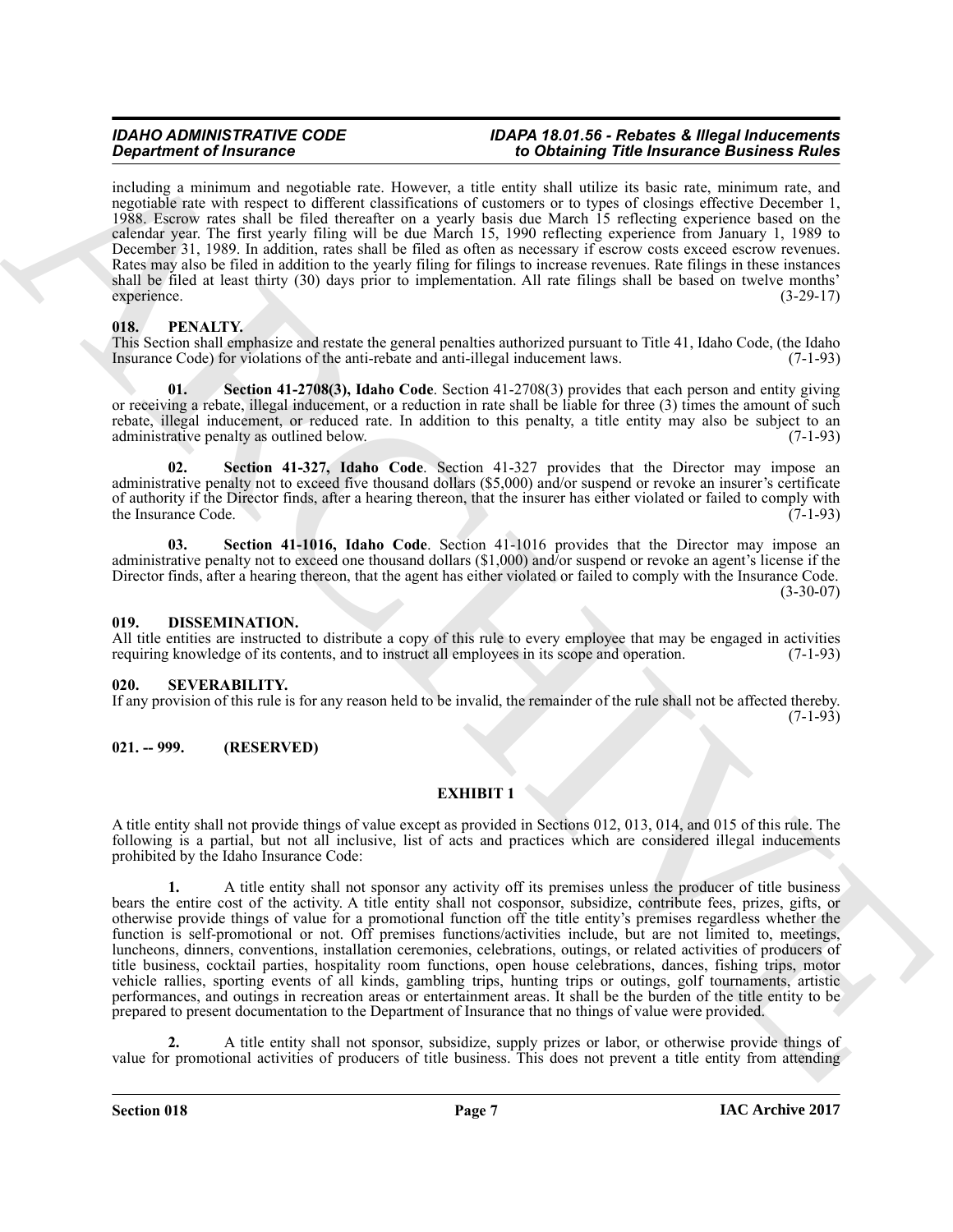activities of producers of title business if there is no cost to the title entity other than the title entity's own entry fees, registration fees, meals, etc., and provided that these fees are no greater than those charged to producers of title business.

**3.** A title entity shall not provide or offer to provide, either directly or indirectly, a compensating balance or deposit in a lending institution either for the express or implied purpose of influencing the extension of credit by such lending institution to any such person, or for the express or implied purpose of influencing the placement or channeling of title insurance business by such lending institution.

**4.** A title entity shall not pay or offer to pay, either directly or indirectly, with respect to any producer of title business for:

**a.** The services of an outside professional whose services are required by any producer of title business to complete or structure a particular transaction;

**b.** The salary of an employee of such producer of title business;

**c.** The salary or any part of the salary of a relative of any producer of title business employed by a title entity, if the payment is in excess of the reasonable value of the work actually performed;

**d.** A fee for making an inspection or appraisal of property, whether or not the fee bears a reasonable relationship to the services performed;

**e.** Services required to be performed by any producer of title business in his or her professional capacity (e. g. the drafting of documents that are required to be filed by such producer of title business with the title entity for the initiation of closing and settlement services);

**f.** Any evidence of title or a copy of the contents thereof which is not produced or issued by the title entity, if the evidence or the title relates to a current transaction;

**g.** The rent for all or any part of the space occupied by any producer of title business;

**h.** Money, prizes, or other things of value in any kind of a contest or promotional endeavor;

**i.** Any advertising effort made in the name of, for, or on behalf of any producer of title business;

**j.** Any business form of any such producer of title business other than a form regularly used in the conduct of the title entity's business, which form is furnished solely for the convenience of the title entity and does not constitute a benefit to the producer of title business; or

**k.** Any salary, commission, or any other consideration to any employee who is at the same time actively engaged as a real estate licensee in the real property or mortgage brokerage business or is actively engaged in any other business of a producer of title business; or

The cancellation fee, the fee for the preliminary title report or other fee on behalf of any producer of title business before or after inducing such producer of title business to cancel an order with another title entity.

**Experiment of Finances Constraints of the based of the based of the finance Euler Constraints of the constraints of the constraints of the constraints of the constraints of the constraints of the constraints of the const 5.** A title entity shall not furnish, or offer to furnish, all or any part of the time or productive effort of any employee of the title entity (example: office manager, escrow officer, secretary, clerk, messenger, etc.) to any producer of title business. This provision is not intended to effect the title entity's day to day business with producers of title business. It is directed at title entity employees being utilized by, or "loaned" out to a producer of title business for the self-promotional interests of the producer of title business.

**6.** A title entity shall not furnish, or offer to furnish, pay for, or offer to pay for, furniture, office supplies including file folders, telephones, equipment, or automobiles to any producer of title business, or pay for, or offer to pay for, any portion of the cost of renting, leasing, operating, or maintaining any of the aforementioned items.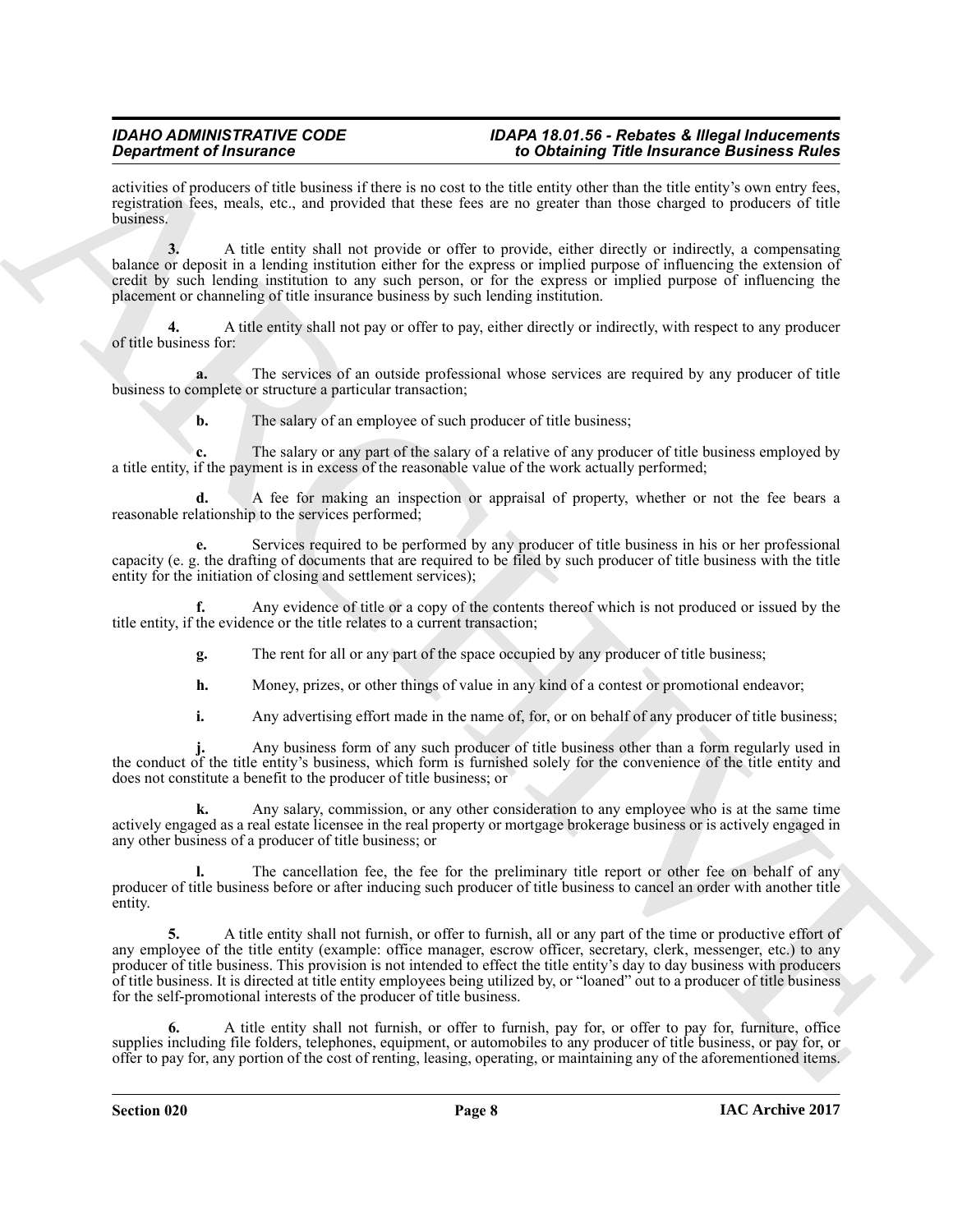**Consideration of financial consideration**  $\mathbf{r}$  is considered to which the proposition of the proposition of the proposition of the proposition of the proposition of the proposition of the proposition of the propositi **7.** A title entity shall not provide, or offer to provide, non title services (example: computerized bookkeeping, forms management, computer programming, trust accounting) or any similar benefit to a producer of title business, without charging for and receiving a fee commensurate for services provided (e. g. a fee for trust accounting shall be a like fee charged by state or federally chartered banks or savings and loan associations in the local area). This provision also does not prevent title entities from contracting with trade associations to provide nontitle services for a profit (i.e. MLS services).

**8.** A title entity shall not provide gifts or other things of value in excess of fifty dollars (\$50) per year per individual in connection with congratulations or condolences to a producer of title business.

**9.** A title entity shall not waive a cancellation fee, fail to charge for a cancellation fee, or otherwise fail to make efforts to collect a cancellation fee from the recipient of services provided by the title entity.

**10.** A title entity shall not furnish any part of its facility (e. g. conference rooms, meeting rooms, etc.) to a producer of title business or trade association without receiving a fair rental charge commensurate with the average rental for similar facilities in the area.

**11.** A title entity shall not furnish reports containing publicly recorded information, appraisals, estimates, or income production potential, information kits or similar packages containing information about one or more parcels of real property (other than as permitted in Section 012) helpful to any producer of title business, consumer, or member of the general public without making a charge that is commensurate with the actual cost of the work performed and the material furnished (e. g. "farm packages", lot book reports, tax information, title commitments).

**12.** Delivery service between a title entity and a producer of title business shall be conducted by the title entity's regular messenger service and shall only involve the delivery of items from a title entity to a producer of title business or from a producer of title business to a title entity.